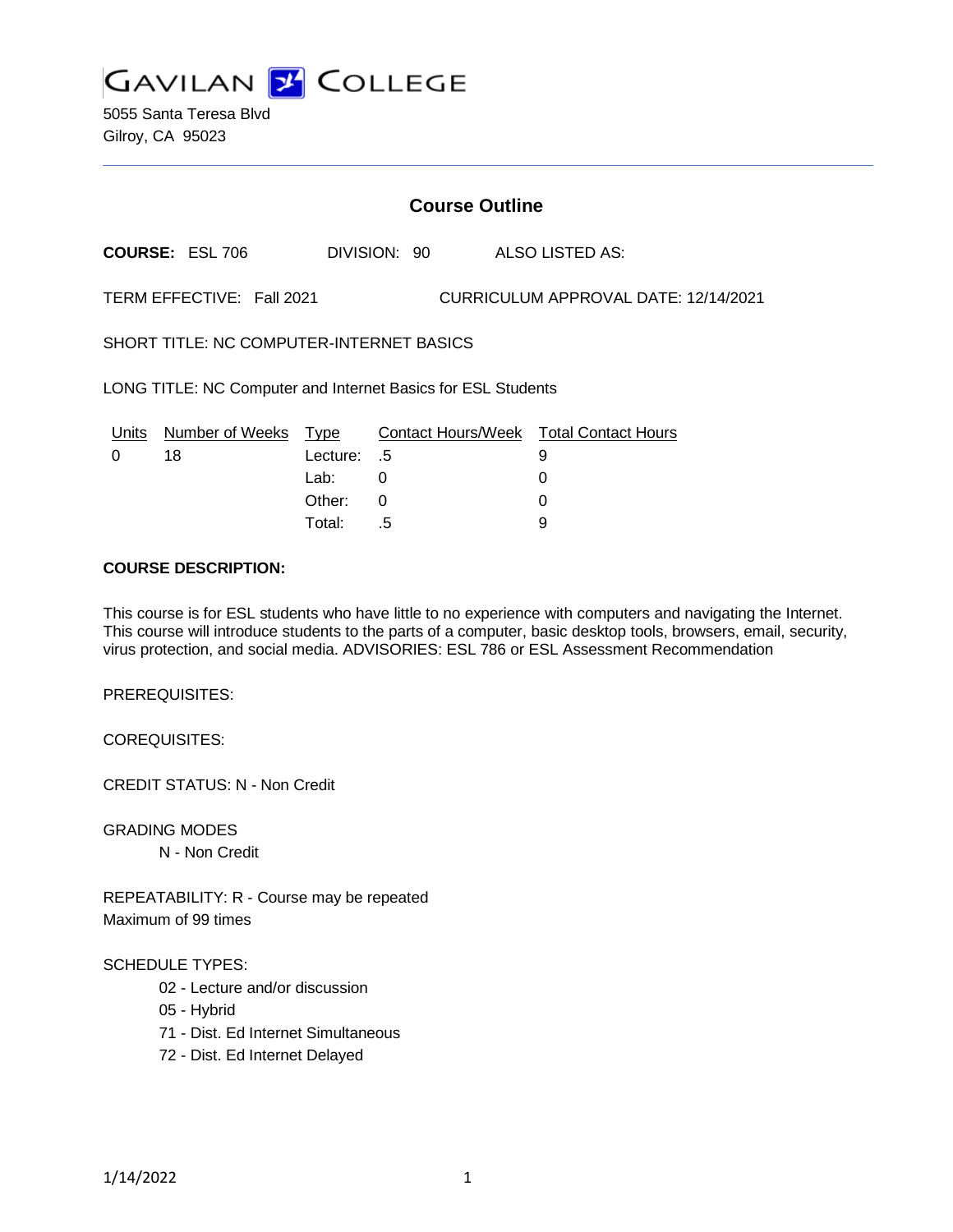## **STUDENT LEARNING OUTCOMES:**

By the end of this course, a student should:

- 1. Use functions of the operating system and manipulate the desktop.
- 2. Utilize the internet to browse web pages, search for information, and print pages.
- 3. Compose, send, and retrieve e-mail.

# **COURSE OBJECTIVES:**

By the end of this course, a student should:

- 1. Utilize an internet browser/search engine to seek information and access websites.
- 2. Manipulate files and folders on a computer or storage device.
- 3.Identify and use computer hardware and software to accomplish basic tasks.

### **CONTENT, STUDENT PERFORMANCE OBJECTIVES, OUT-OF-CLASS ASSIGNMENTS**

Curriculum Approval Date: 12/14/2021

1 Hour

Content: Review course syllabus, lab requirements and rules; define basic hardware and software terminology.

1 Hour

Content: Review the parts of a computer; recognize and identify the parts of the Windows environment; complete an online mouse tutorial.

1 Hour

Content: Review the parts of the current Windows environment; introduce the basic functions of the Windows environment.

1 Hour

Content: Review the basic functions of the Windows environment; introduce File Explorer and pinning. 1 Hour

Content: Review the use of File Explorer; introduce folder organization and finding and manipulating files and folders.

1 Hour

Content: Review how to find and manipulate files and folders; introduce using a flash drive.

1 Hour

Content: Review how to use a flash drive; overview of internet web page browsers; recognize and identify the parts of a browser.

1 Hour

Content: Review internet browser options and the parts of a browser; search for information on the internet; access Gavilan email account; recognize and identify the parts and functions of an email platform.

1 Hour

Content: Review how to access an email account; review the parts and functions of an email platform; introduce Google extras; print pages from the internet.

### **METHODS OF INSTRUCTION:**

Lecture and application; use of computers, computer tutorials and videos.